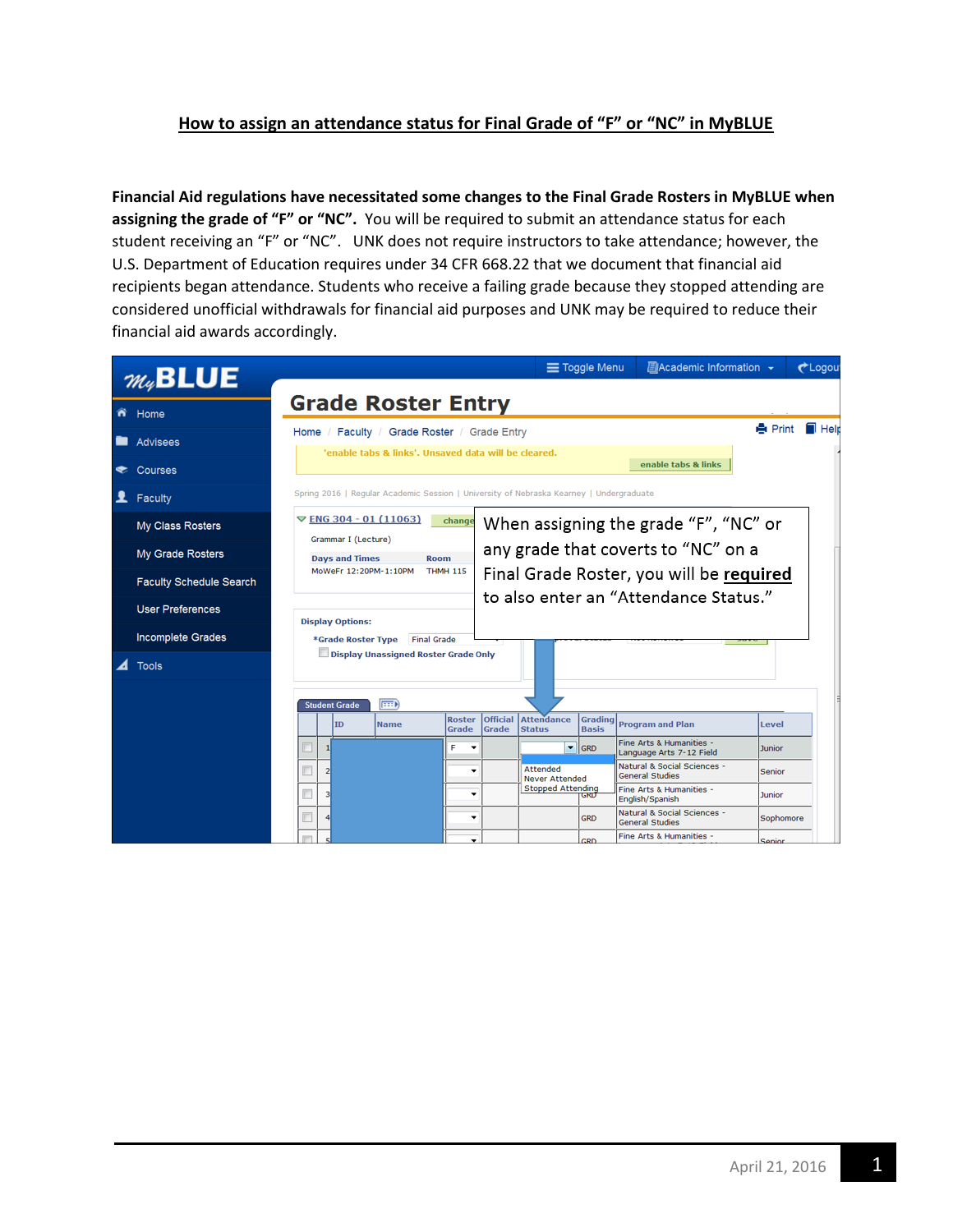There are three options for Attendance Status that can be entered. **If you have questions or concerns regarding this requirement please contact the Director of Financial Aid, Mary Sommers at [sommersm@unk.edu.](mailto:sommersm@unk.edu)**

 **Attended** –for those student who regularly attended class, but earned a grade of "F" or  $"NC."$ 

|   | $m_{4}$ <b>BLUE</b>            | ■Academic Information +<br>Toggle Menu                                                                                                                              |                |
|---|--------------------------------|---------------------------------------------------------------------------------------------------------------------------------------------------------------------|----------------|
| m | Home                           | <b>Grade Roster Entry</b>                                                                                                                                           |                |
|   | <b>Advisees</b>                | Home / Faculty / Grade Roster / Grade Entry                                                                                                                         | <b>A</b> Print |
|   | Courses                        | 'enable tabs & links', Unsaved data will be cleared,<br>enable tabs & links                                                                                         |                |
|   | Faculty                        | Spring 2016   Regular Academic Session   University of Nebraska Kearney   Undergraduate                                                                             |                |
|   | My Class Rosters               | $\triangledown$ ENG 304 - 01 (11063)<br>change class                                                                                                                |                |
|   | My Grade Rosters               | Grammar I (Lecture)<br><b>Days and Times</b><br>Room<br><b>Instructor</b><br><b>Dates</b>                                                                           |                |
|   | <b>Faculty Schedule Search</b> | MoWeFr 12:20PM-1:10PM<br>THMH 115<br>$01/11/2016$ -<br>Megan E Hartman<br>05/05/2016                                                                                |                |
|   | <b>User Preferences</b>        | <b>Display Options:</b><br><b>Grade Roster Action:</b>                                                                                                              |                |
|   | <b>Incomplete Grades</b>       | *Approval Status<br>Not Reviewed<br>*Grade Roster Type<br><b>Final Grade</b>                                                                                        | save           |
|   | Tools                          | Display Unassigned Roster Grade Only                                                                                                                                |                |
|   |                                | $\overline{m}$<br><b>Student Grade</b>                                                                                                                              |                |
|   |                                | <b>Official</b><br><b>Attendance</b><br>Grading<br><b>Roster</b><br><b>Program and Plan</b><br><b>ID</b><br>Name<br>Grade<br><b>Status</b><br><b>Basis</b><br>Grade | Level          |
|   |                                | Fine Arts & Humanities -<br>F<br>Attended<br>$\mathbf{1}$<br>۰<br><b>GRD</b><br>Language Arts 7-12 Field                                                            | <b>Junior</b>  |
|   |                                | Natural & Social Sciences -<br>$\overline{2}$<br>۰<br><b>GRD</b><br><b>General Studies</b>                                                                          | Senior         |
|   |                                | Fine Arts & Humanities -<br>$\overline{\mathbf{3}}$<br>٠<br><b>GRD</b><br>English/Spanish                                                                           | <b>Junior</b>  |
|   |                                | Natural & Social Sciences -<br>4<br>٠<br><b>GRD</b><br><b>General Studies</b>                                                                                       | Sophomore      |
|   |                                | Fine Arts & Humanities -<br>con                                                                                                                                     | Conine         |

 **Never Attended** – for those students who never attended class and therefore earned a grade of "F" or "NC" by not attending.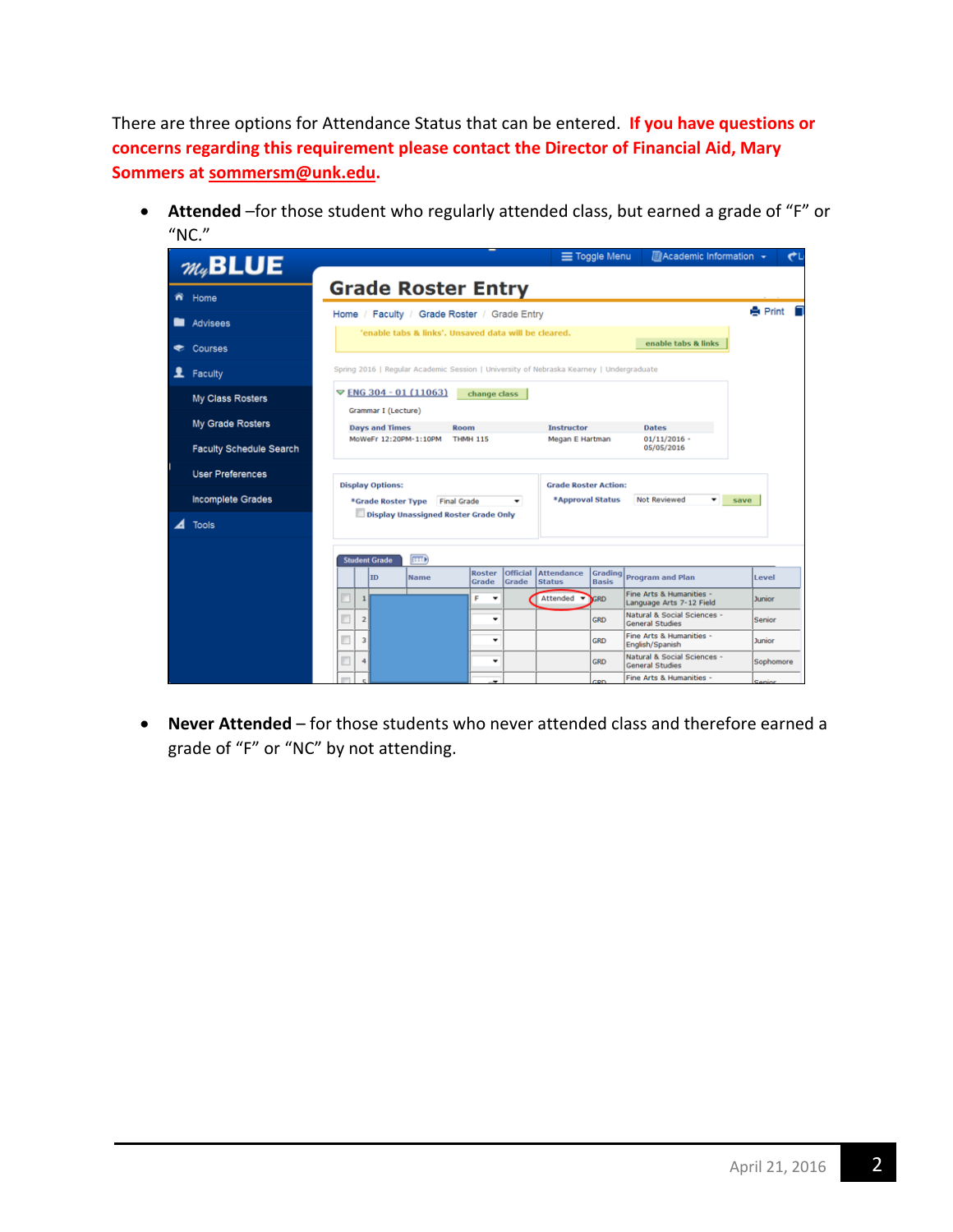| $m_{4}$ <b>BLUE</b> |                                |                                                                                                        |                          | Toggle Menu                        |            | ■Academic Information ▼                               |                | <b>CLogout</b>      |
|---------------------|--------------------------------|--------------------------------------------------------------------------------------------------------|--------------------------|------------------------------------|------------|-------------------------------------------------------|----------------|---------------------|
|                     | Home                           | <b>Grade Roster Entry</b>                                                                              |                          |                                    |            |                                                       |                | 5                   |
|                     | Advisees                       | Faculty / Grade Roster / Grade Entry<br>Home /<br>'enable tabs & links'. Unsaved data will be cleared. |                          |                                    |            |                                                       | <b>A</b> Print | $\blacksquare$ Help |
|                     | Courses                        |                                                                                                        |                          |                                    |            | enable tabs & links                                   |                |                     |
|                     | Faculty                        | Spring 2016   Regular Academic Session   University of Nebraska Kearney   Undergraduate                |                          |                                    |            |                                                       |                |                     |
|                     | My Class Rosters               | $\nabla$ ENG 304 - 01 (11063)<br>Grammar I (Lecture)                                                   | change class             |                                    |            |                                                       |                |                     |
|                     | My Grade Rosters               | <b>Days and Times</b><br><b>Room</b>                                                                   |                          | <b>Instructor</b>                  |            | <b>Dates</b>                                          |                |                     |
|                     | <b>Faculty Schedule Search</b> | MoWeFr 12:20PM-1:10PM<br><b>THMH 115</b>                                                               |                          | Megan E Hartman                    |            | $01/11/2016 -$<br>05/05/2016                          |                |                     |
|                     | <b>User Preferences</b>        | <b>Display Options:</b>                                                                                |                          | <b>Grade Roster Action:</b>        |            |                                                       |                |                     |
|                     | Incomplete Grades              | <b>Final Grade</b><br>*Grade Roster Type                                                               | Not Reviewed             | save                               |            |                                                       |                |                     |
|                     | <b>Tools</b>                   | Display Unassigned Roster Grade Only                                                                   |                          |                                    |            |                                                       |                |                     |
|                     |                                | <b>FEED</b><br><b>Student Grade</b><br>Roster<br>m<br><b>Namo</b><br>Grade                             | Official<br>Grade        | <b>Attendance</b><br><b>Status</b> |            | Grading Program and Plan                              | Level          |                     |
|                     |                                | c                                                                                                      |                          | Never Att -                        | GRO        | Fine Arts & Humanities -<br>Language Arts 7-12 Field  | Junior         |                     |
|                     |                                | E                                                                                                      | $\overline{\phantom{a}}$ |                                    | <b>GRD</b> | Natural & Social Sciences -<br><b>General Studies</b> | Senior         |                     |
|                     |                                | n                                                                                                      | ۰                        |                                    | <b>GRD</b> | Fine Arts & Humanities -<br>English/Spanish           | Junior         |                     |
|                     |                                |                                                                                                        | ٠                        |                                    | <b>GRD</b> | Natural & Social Sciences -<br><b>General Studies</b> | Sophomore      |                     |

 **Stopped Attending** – for those students who attended class at some point, but stopped attending the class, and therefore are receiving a grade of "F" or "NC." You must indicate a **Last Day of Attendance** (For these purposes, attendance is otherwise known as "academic attendance" or "attendance at an academic-related activity" and is *defined in the law* to include, but not be limited to the following: "(1) physically attending a class where there is an opportunity for direct interaction between the instructor and students, (2) submitting an academic assignment, (3) taking an exam, an interactive tutorial, or computer-assisted instruction, (4) attending a study group that is assigned by the institution, (5) participating in an online discussion about academic matters, and (6) initiating contact with a faculty member to ask a question about the academic subject studied in the course.")(34 CFR 668.22). *If you are uncertain about the date of last academic activity, please mark "Never Attended."*